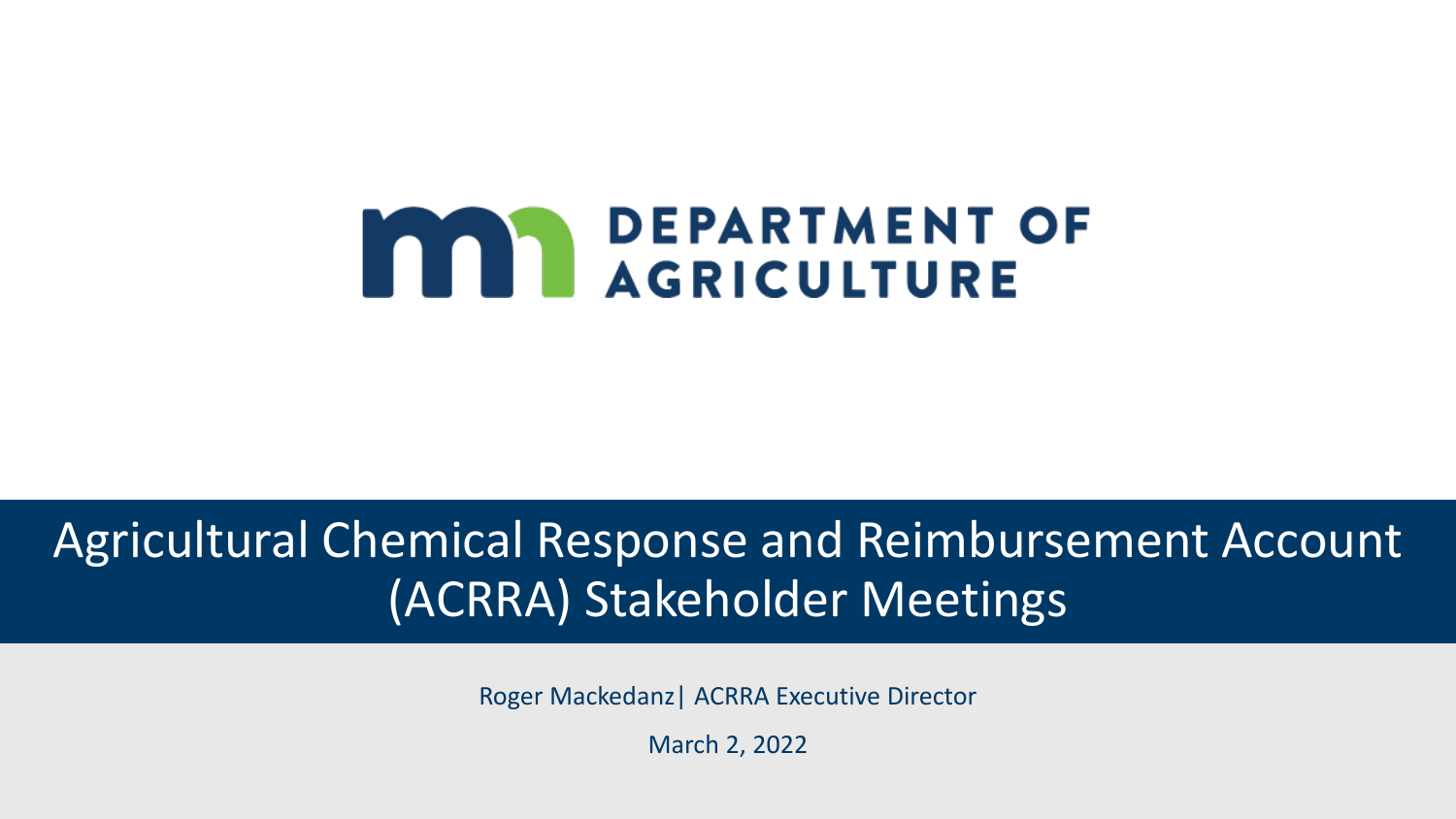### Legislative Action

### **SF 958 - 4th Engrossment - 92nd Legislature (2021 - 2022)**

#### 4tSec. 25. **REPORT REQUIRED; AGRICULTURAL CHEMICAL RESPONSE AND REIMBURSEMENT ACCOUNT PROGRAM.**

The commissioner of agriculture must convene stakeholders and develop recommendations regarding the maximum reimbursement or payment amount under Minnesota Statutes, section 18E.04, subdivision 4. The report must include an analysis of what the maximum reimbursement or payment would be if adjusted for inflation. By February 1, 2022, the commissioner must report these recommendations to the chairs and ranking minority members of the legislative committees and divisions with jurisdiction over agriculture finance. Participating stakeholders must be given an opportunity to include written testimony to the legislative committees in the commissioner's report.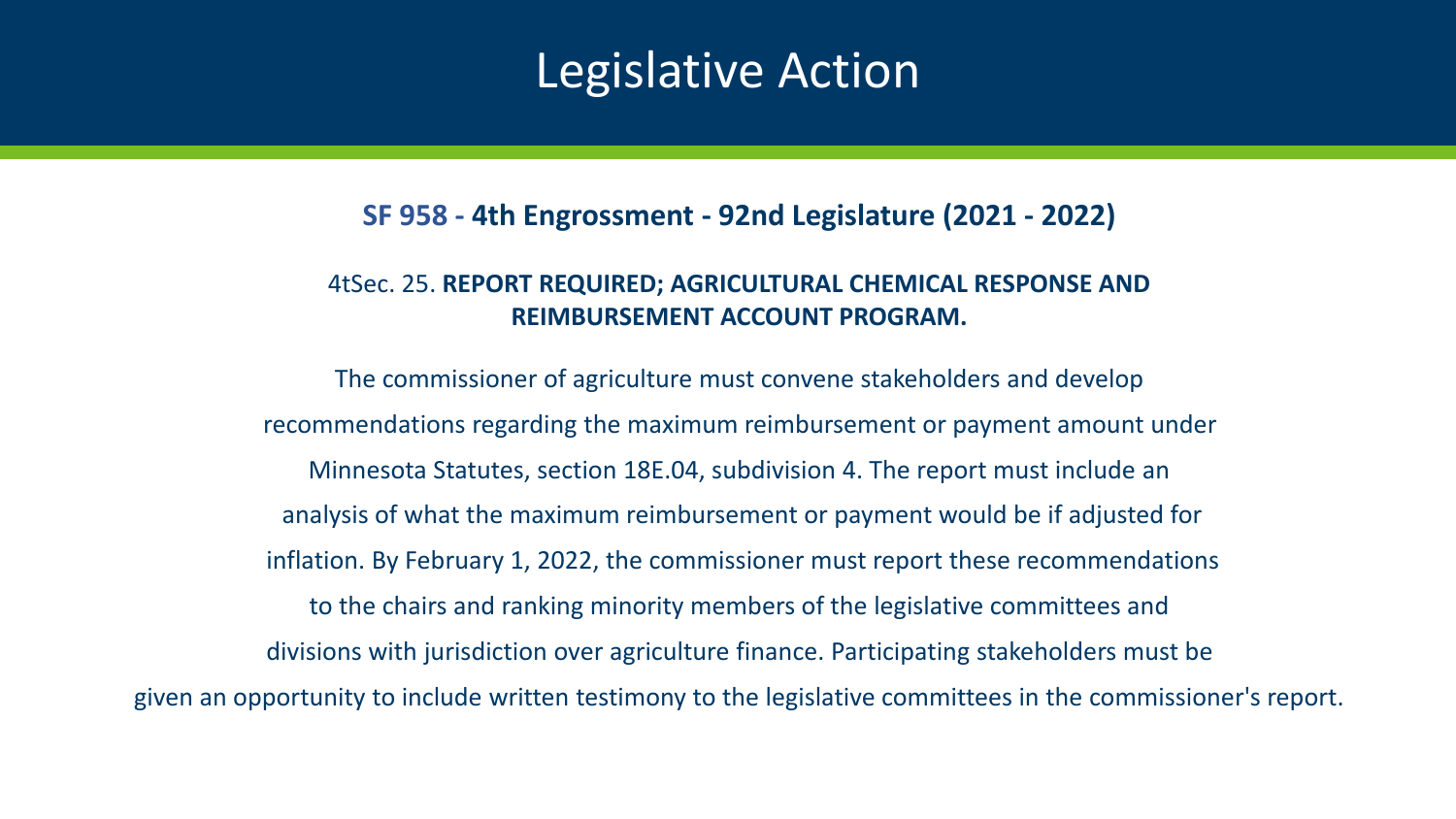### History of ACRRA Reimbursements

- The ACRRA program was created as part of the 1989 Minnesota Groundwater Protection Act to provide financial assistance for cleaning up incidents causing agricultural chemical contamination.
- The ACRRA program funds are administered by the Agricultural Chemical Response Compensation Board. The five-member board consists of representatives from agricultural chemical registrants, manufacturers/dealers, farmers, and the Commissioners of the Minnesota Departments of Agriculture and Commerce.
- The ACRRA Board is governed by Minnesota Statute 18E and Minnesota Rules 1512.0100- 1512.1100.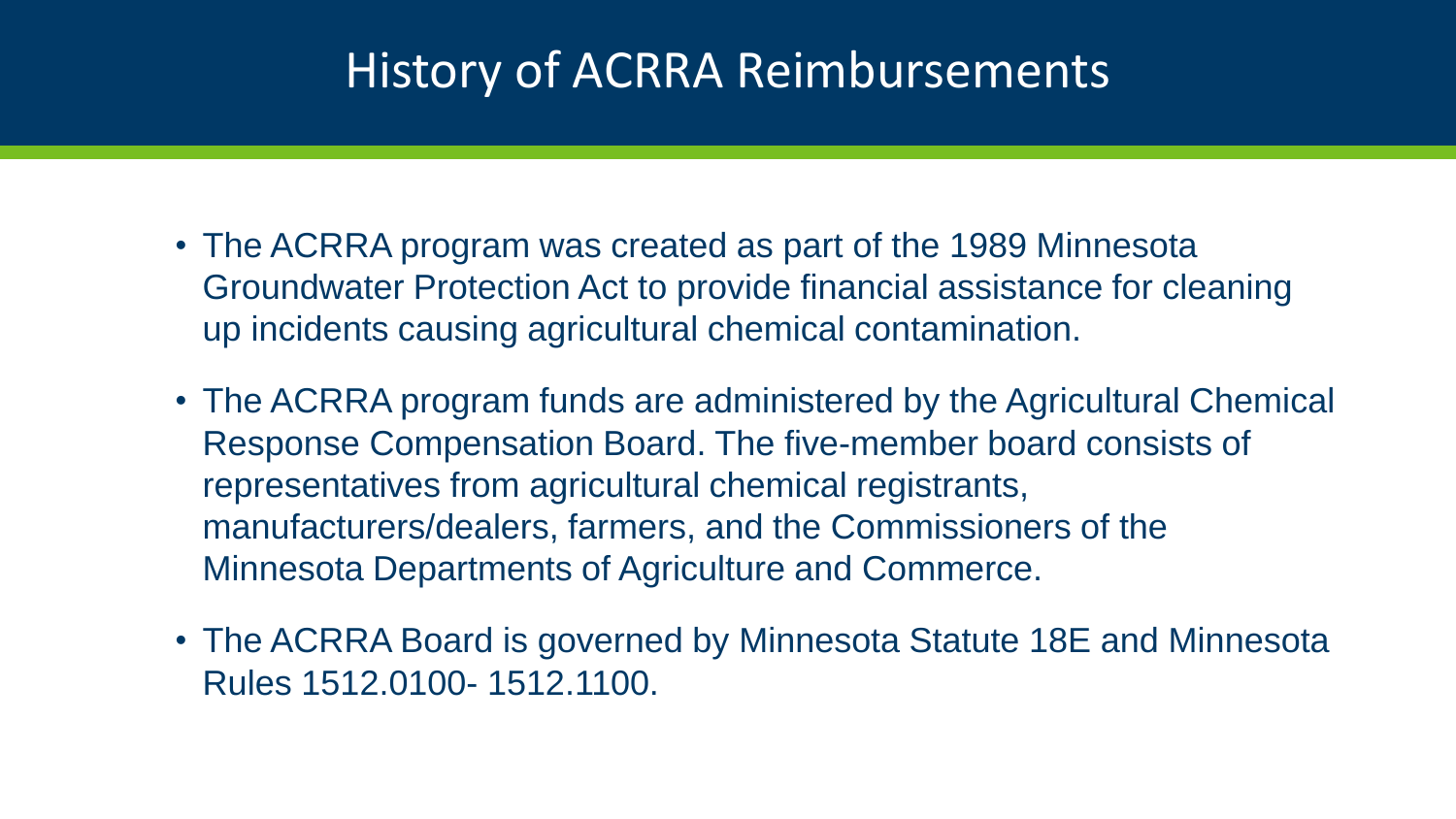### ACRRA Reimbursements

### The ACRRA statute is set up to reimburse for costs incurred by incident.

The definition of incident is:

"Incident" means a flood, fire, tornado, transportation accident, storage container rupture, leak, spill, emission discharge, escape, disposal, or other event that releases an agricultural chemical accidentally or otherwise into the environment and may cause unreasonable adverse effects on the environment. Incident does not include a release from the normal use of a product or practice in accordance with law.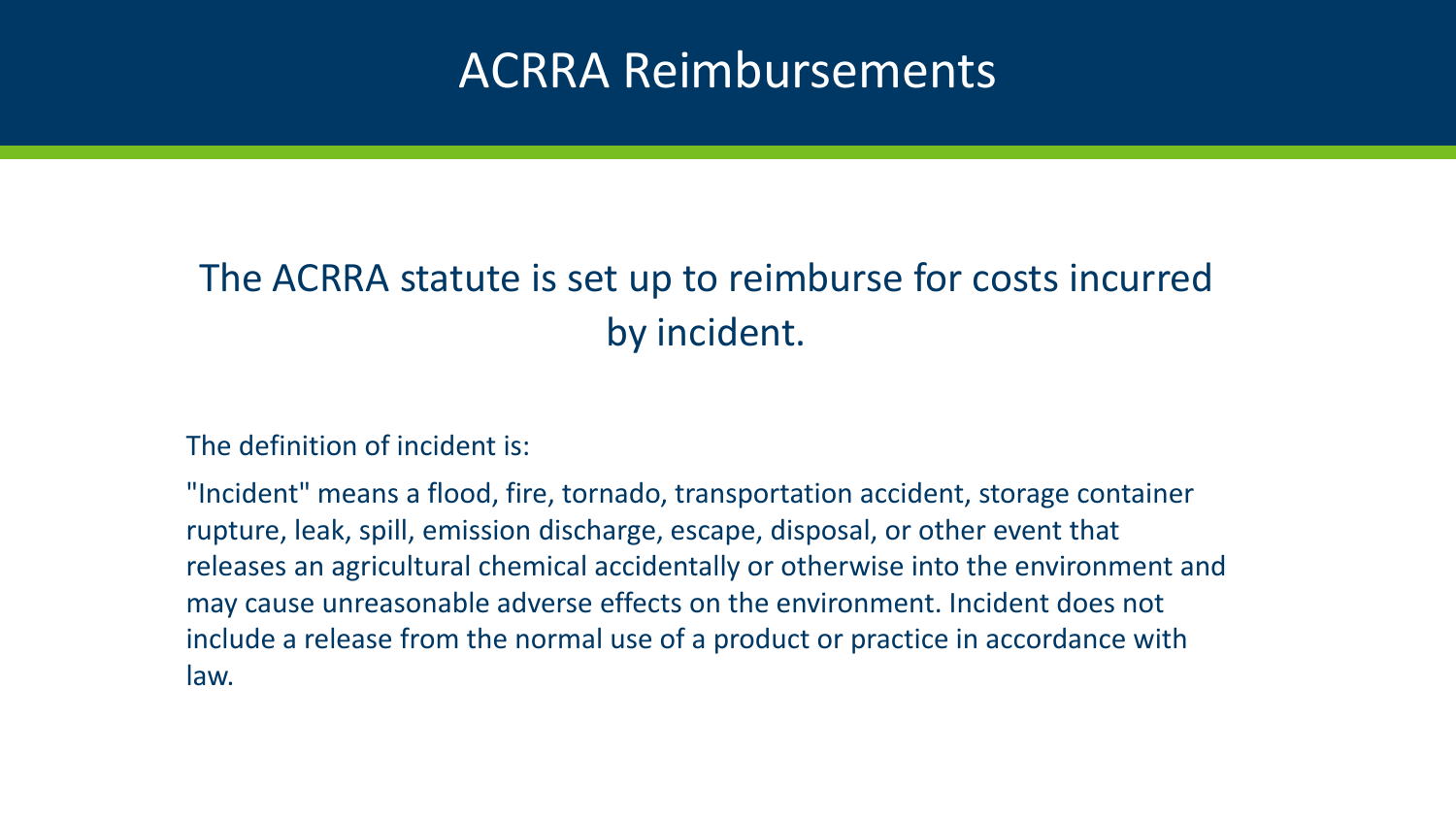### ACRRA Reimbursements

In order for the Commissioner to make reimbursements to an eligible party the following has to be met:

#### **Reimbursement of response costs.**

The commissioner shall reimburse an eligible person from the agricultural chemical response and reimbursement account for the reasonable and necessary costs incurred by the eligible person in taking corrective action as provided in subdivision 4, if the board determines:

(1) the eligible person takes all reasonable action necessary to minimize and abate an incident and the action is subsequently approved by the commissioner;

(2) the eligible person complies with any reasonable requests for corrective action issued to the eligible person by the commissioner;

(3) the eligible person complied with corrective action orders if issued to the eligible person by the commissioner; and

(4) the incident was reported as required in chapters 18B, 18C, and 18D.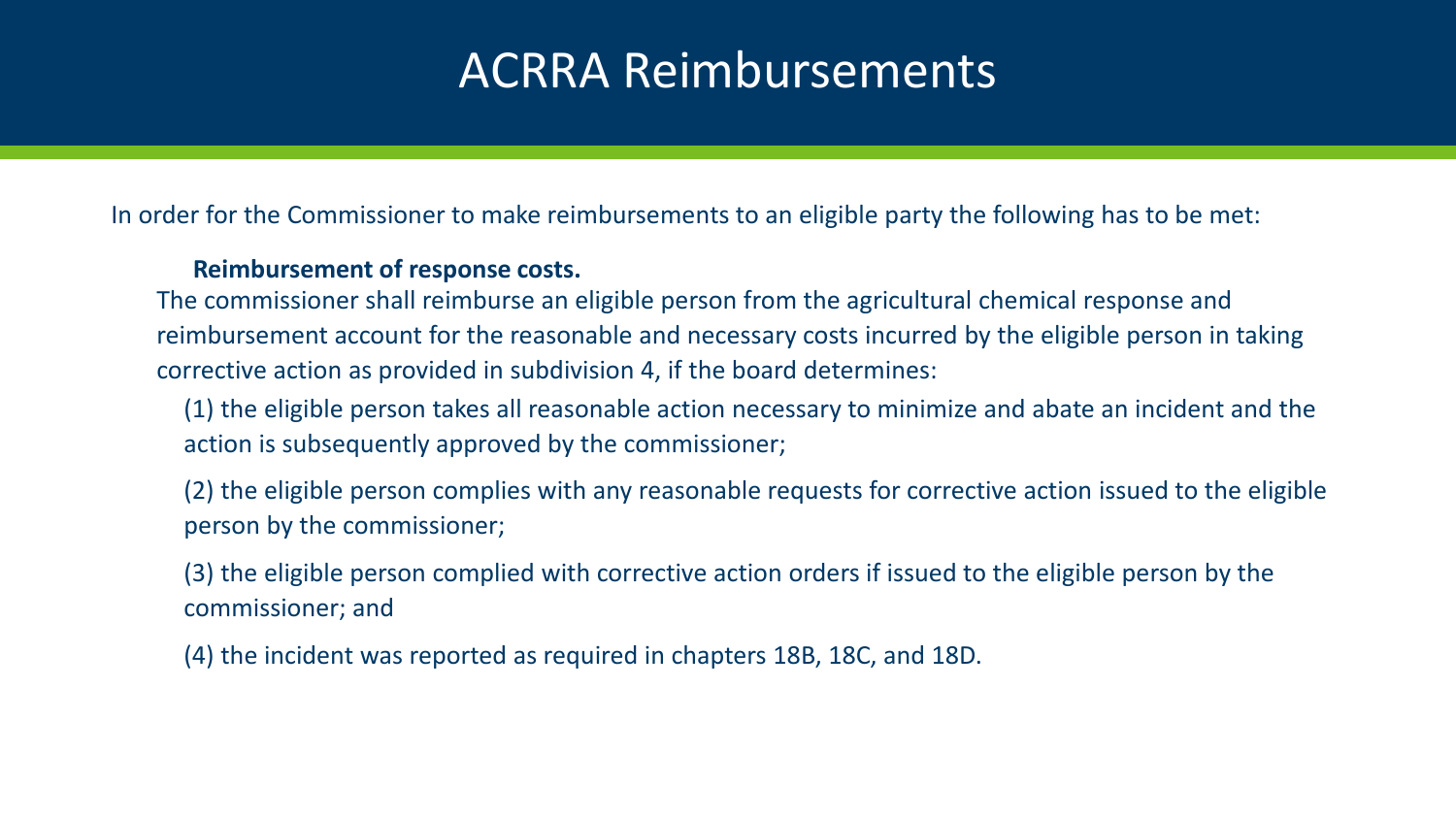## History of ACRRA Reimbursements as of 6/30/2021

- Since inception, the ACRRA program has disbursed over \$50 million to cover eligible corrective action clean-up costs.
- There have been 1,465 applications processed for 630 sites.
- 31 sites have gone over the maximum amount of \$350,000 allowed per site.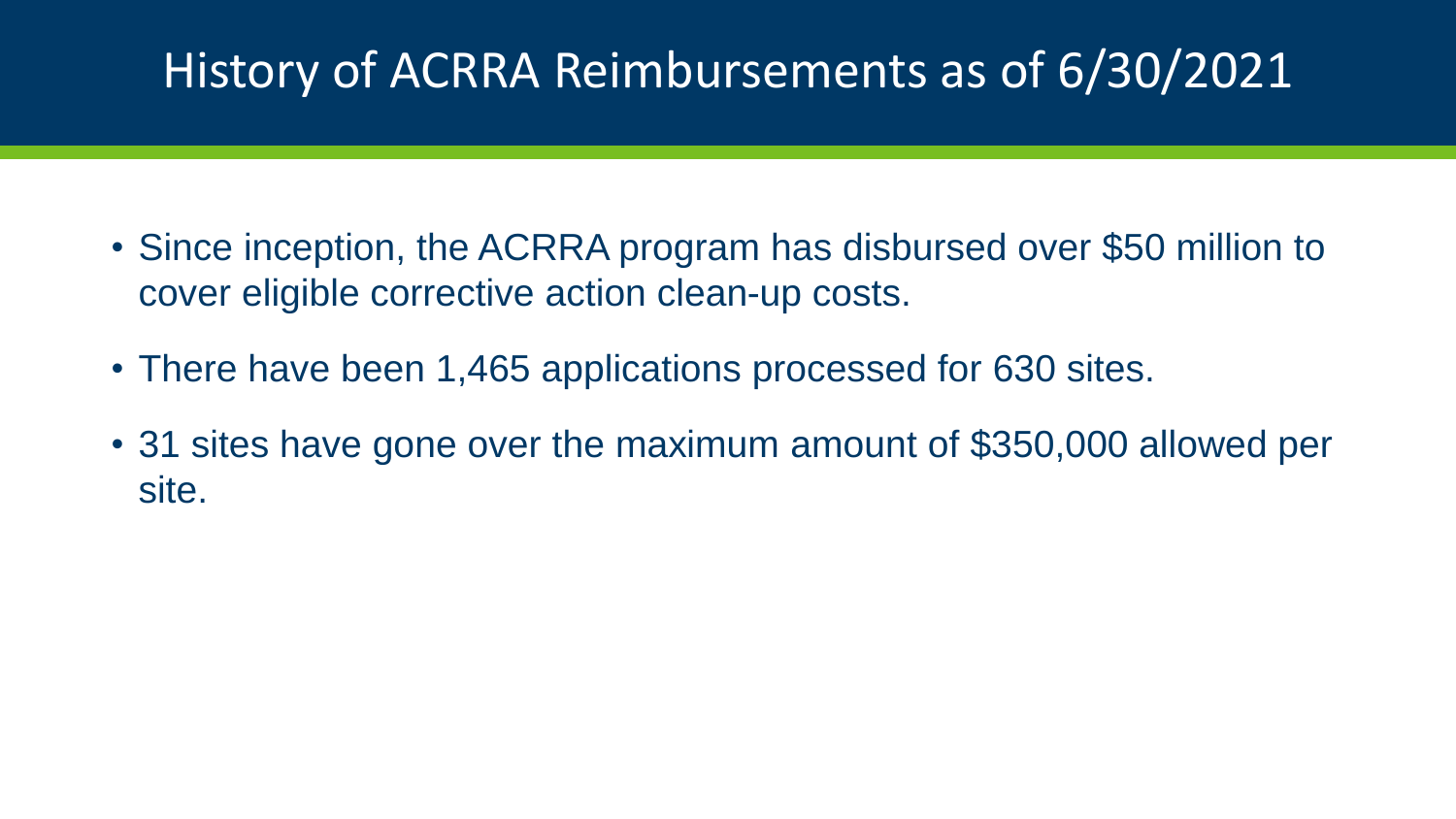### History of ACRRA Reimbursements as of 6/30/2021

A total of 4.9% sites have reached their cap.

Of the 31 sites that have reached the cap, 25 are agricultural chemicals sites and six are wood treating sites.

Total Sites

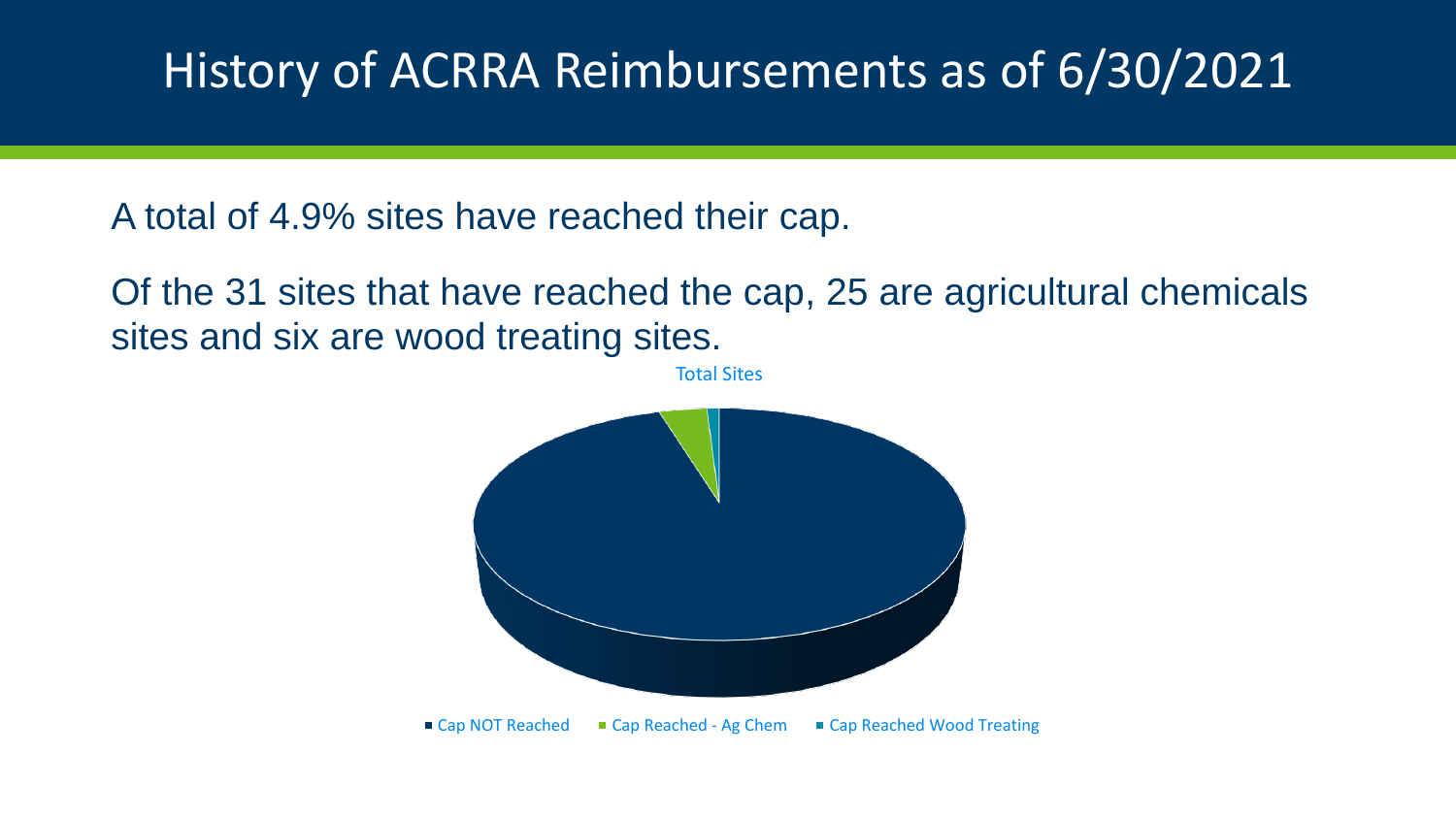### History of ACRRA Reimbursements

The MDA Commissioner sets the surcharge rate to maintain a minimum balance of one million dollars and an upper balance of five million dollars.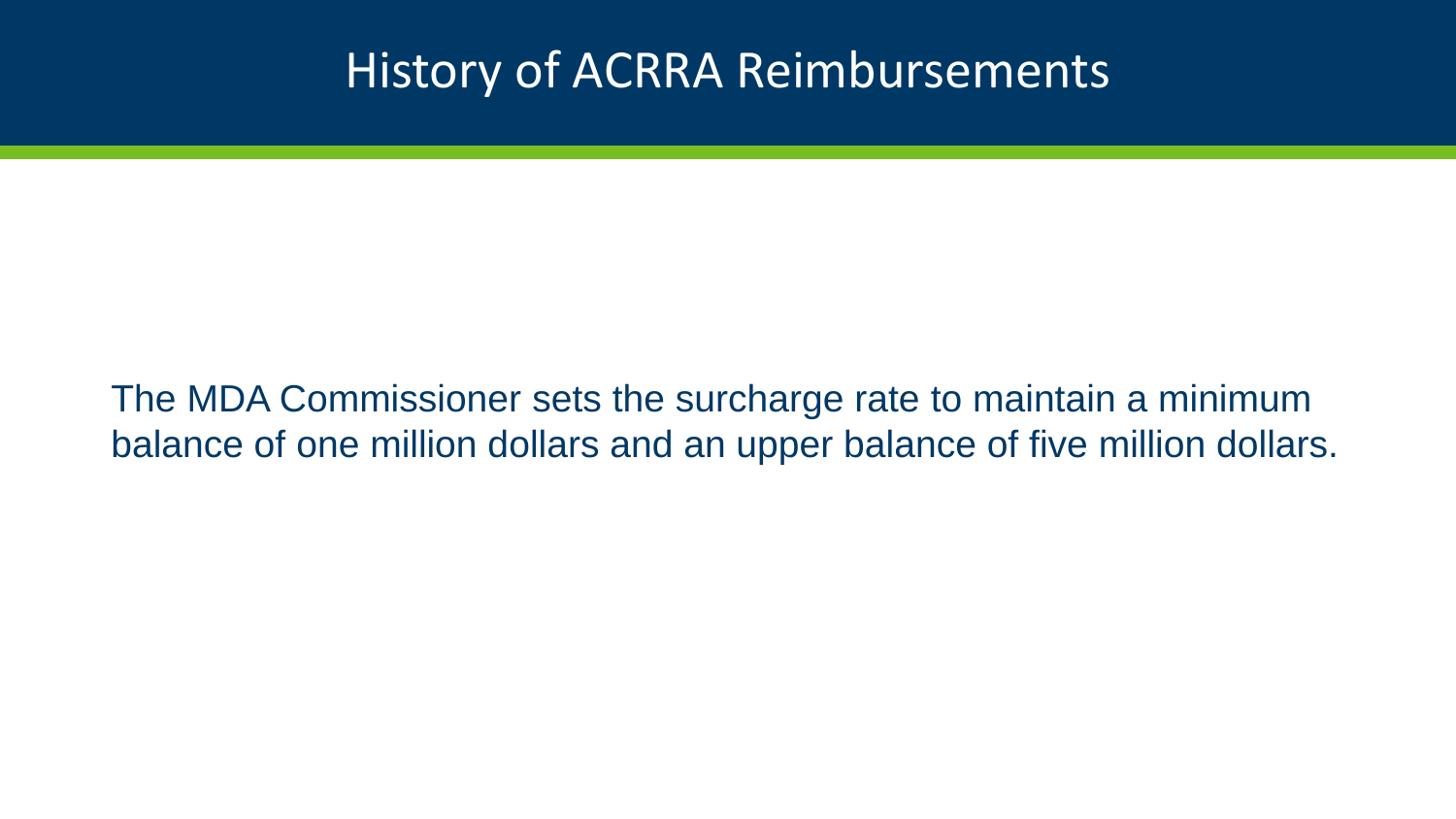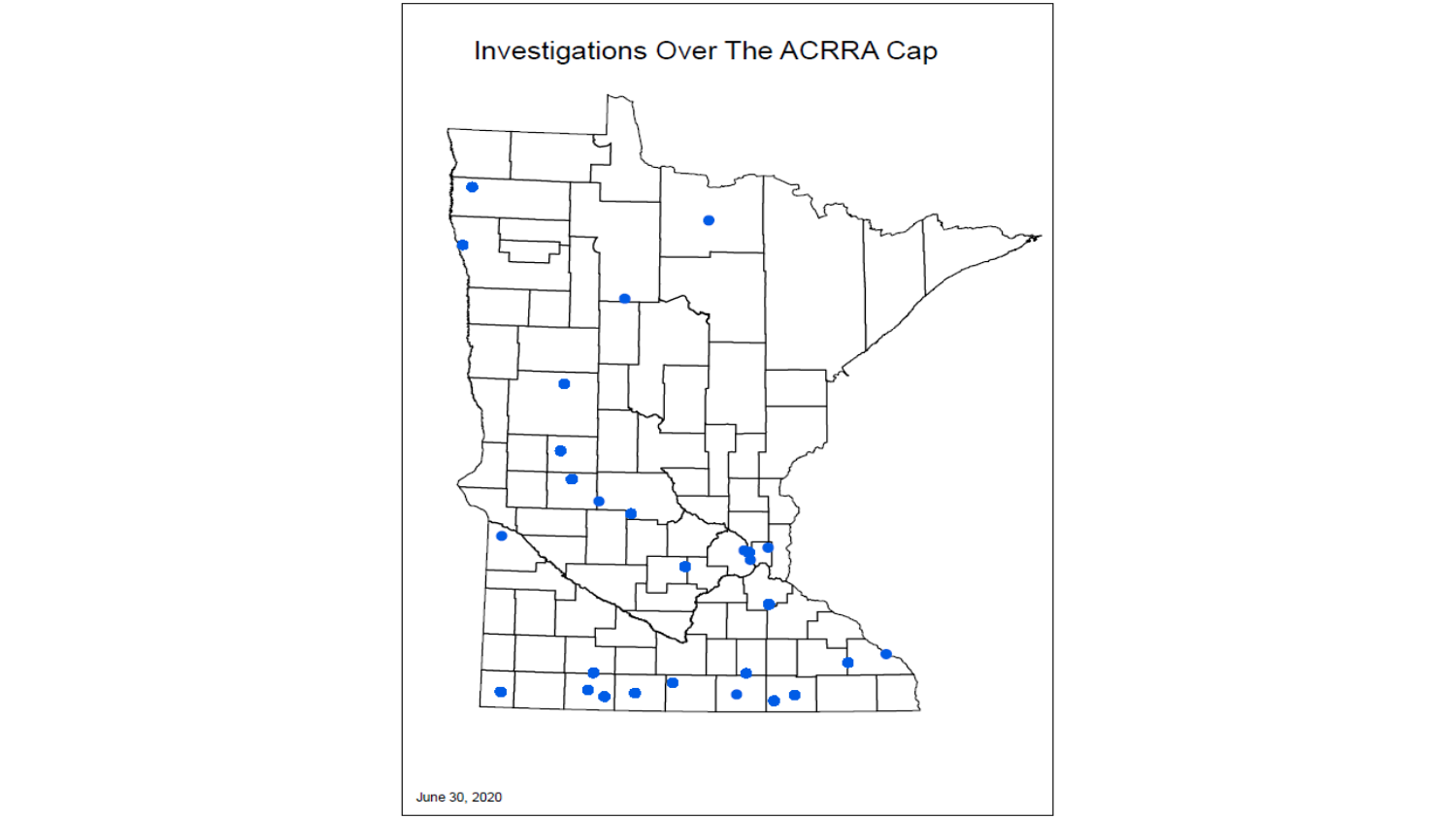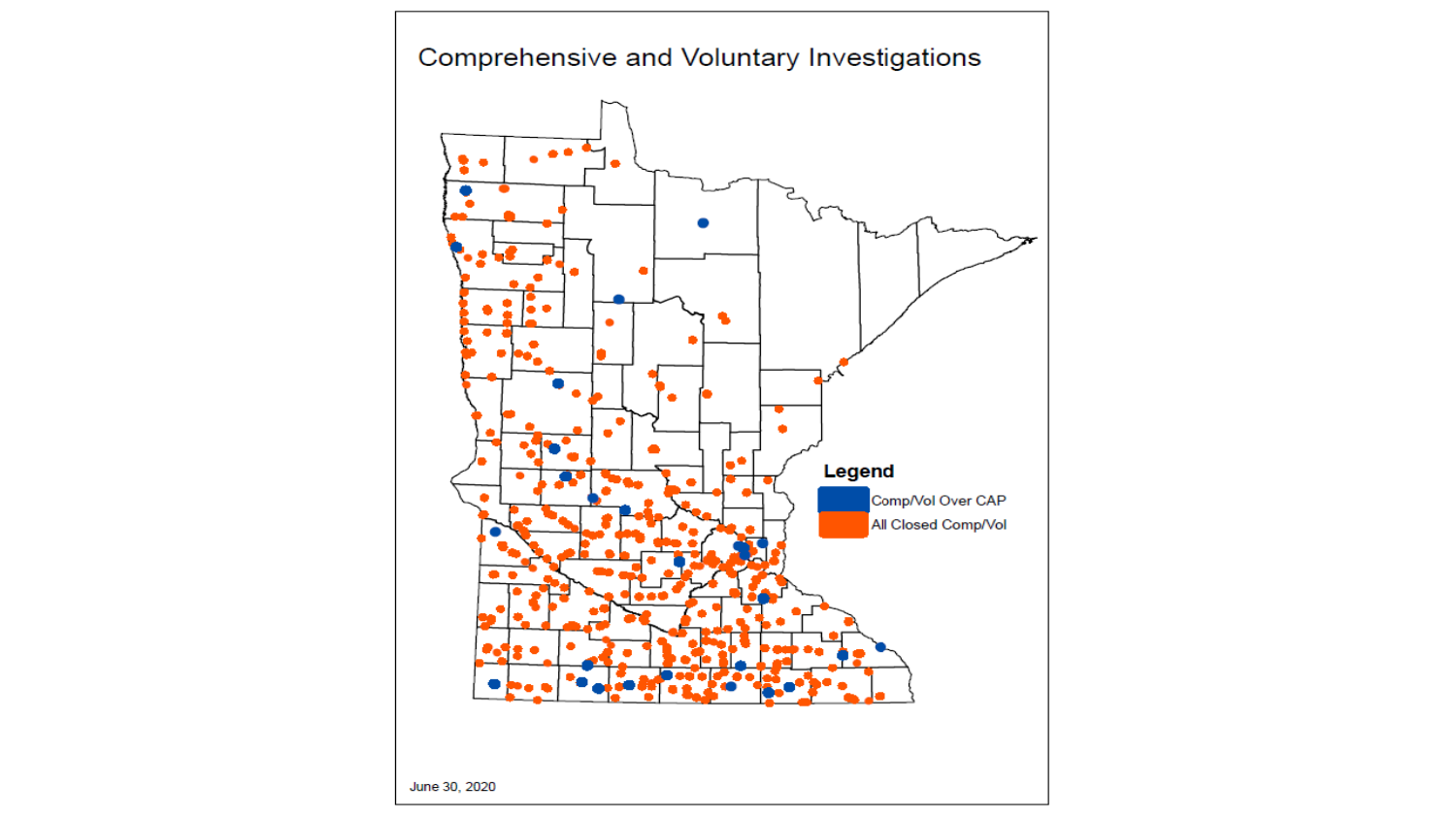#### Yearly Average Total



1991 1992 1993 1994 1995 1996 1997 1998 1999 2000 2001 2002 2003 2004 2005 2006 2007 2008 2009 2010 2011 2012 2013 2014 2015 2016 2017 2018 2019

\$-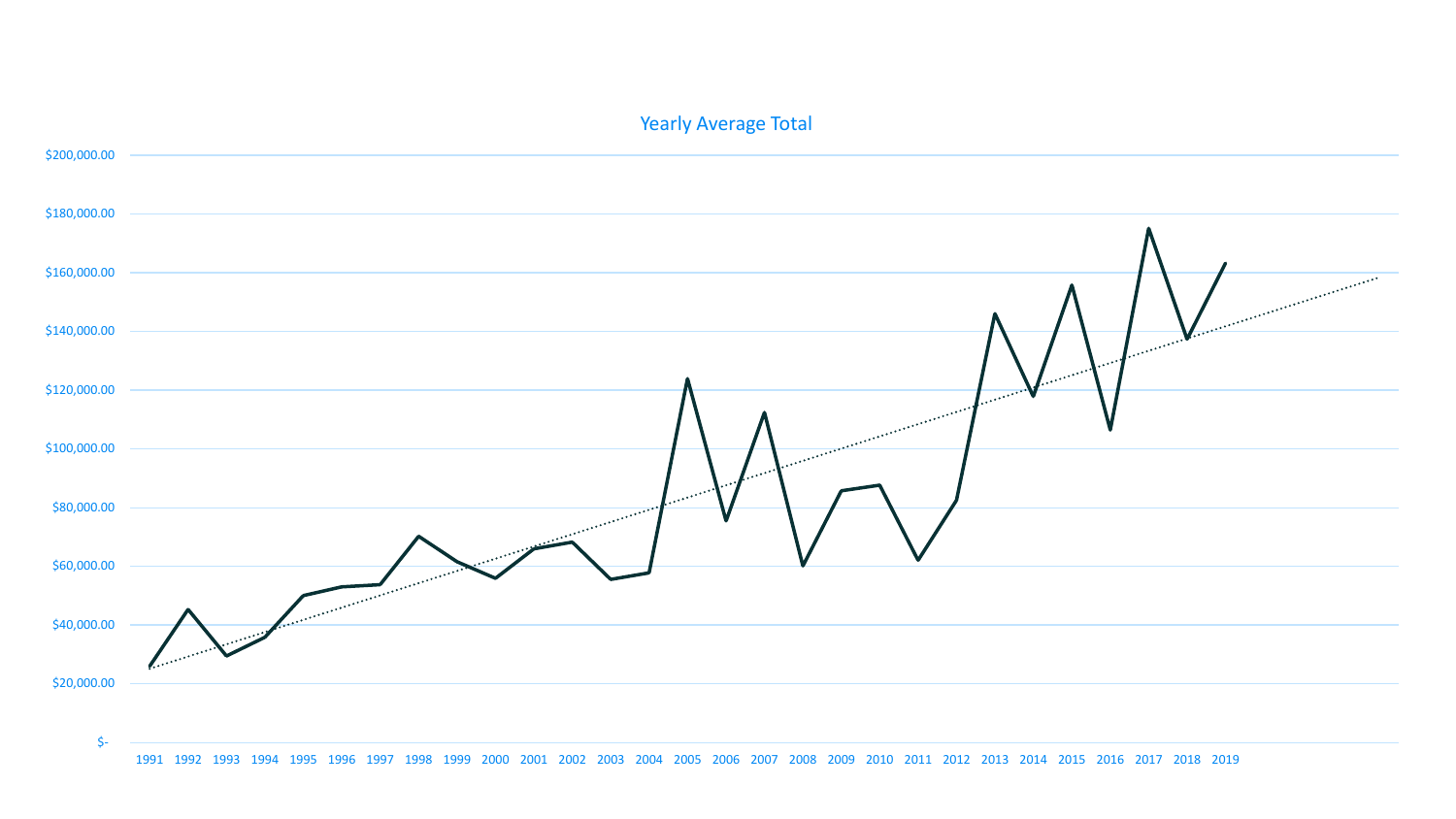

#### Yearly Median Totals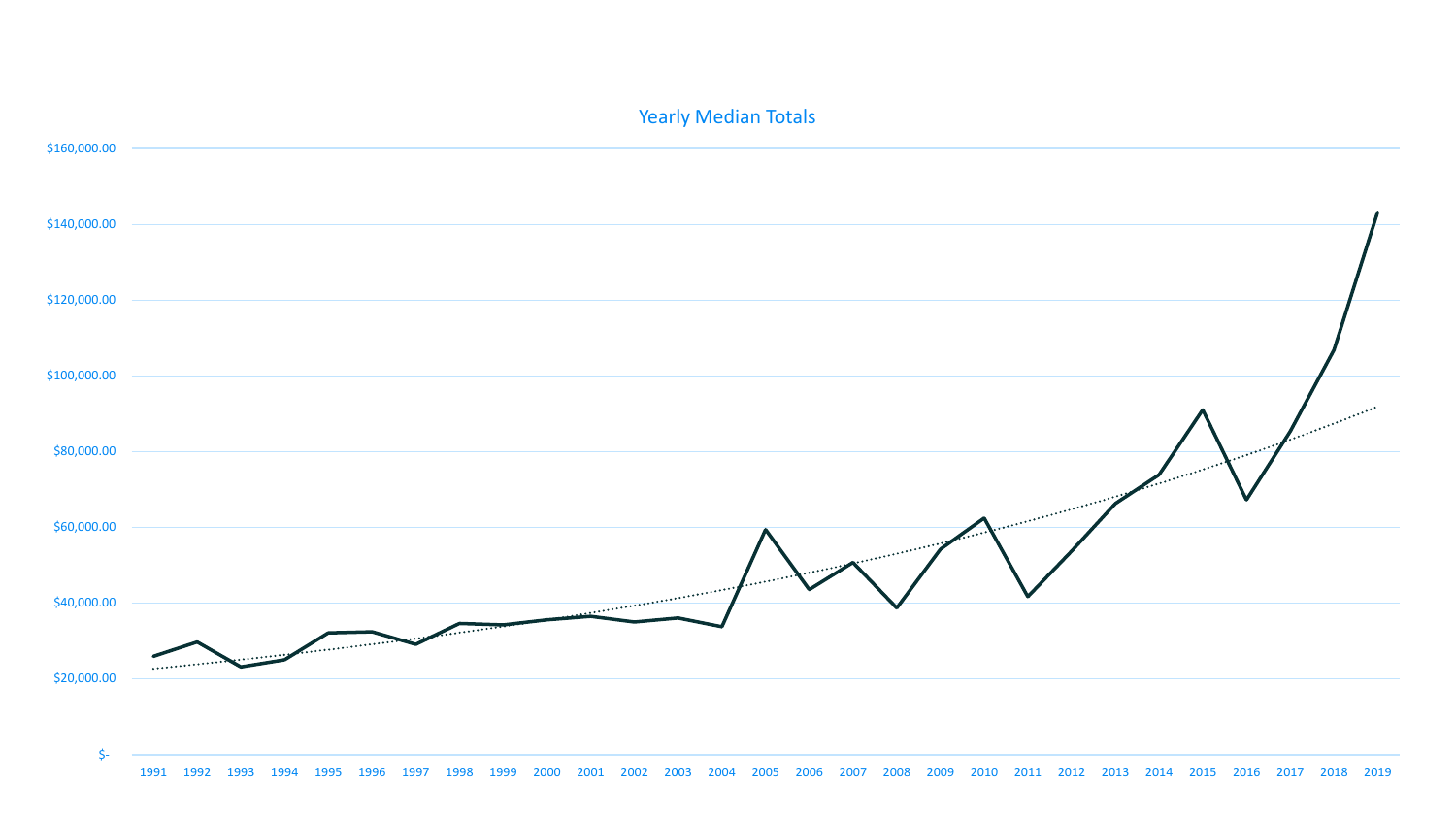### Number of Sites Over Cap by Year

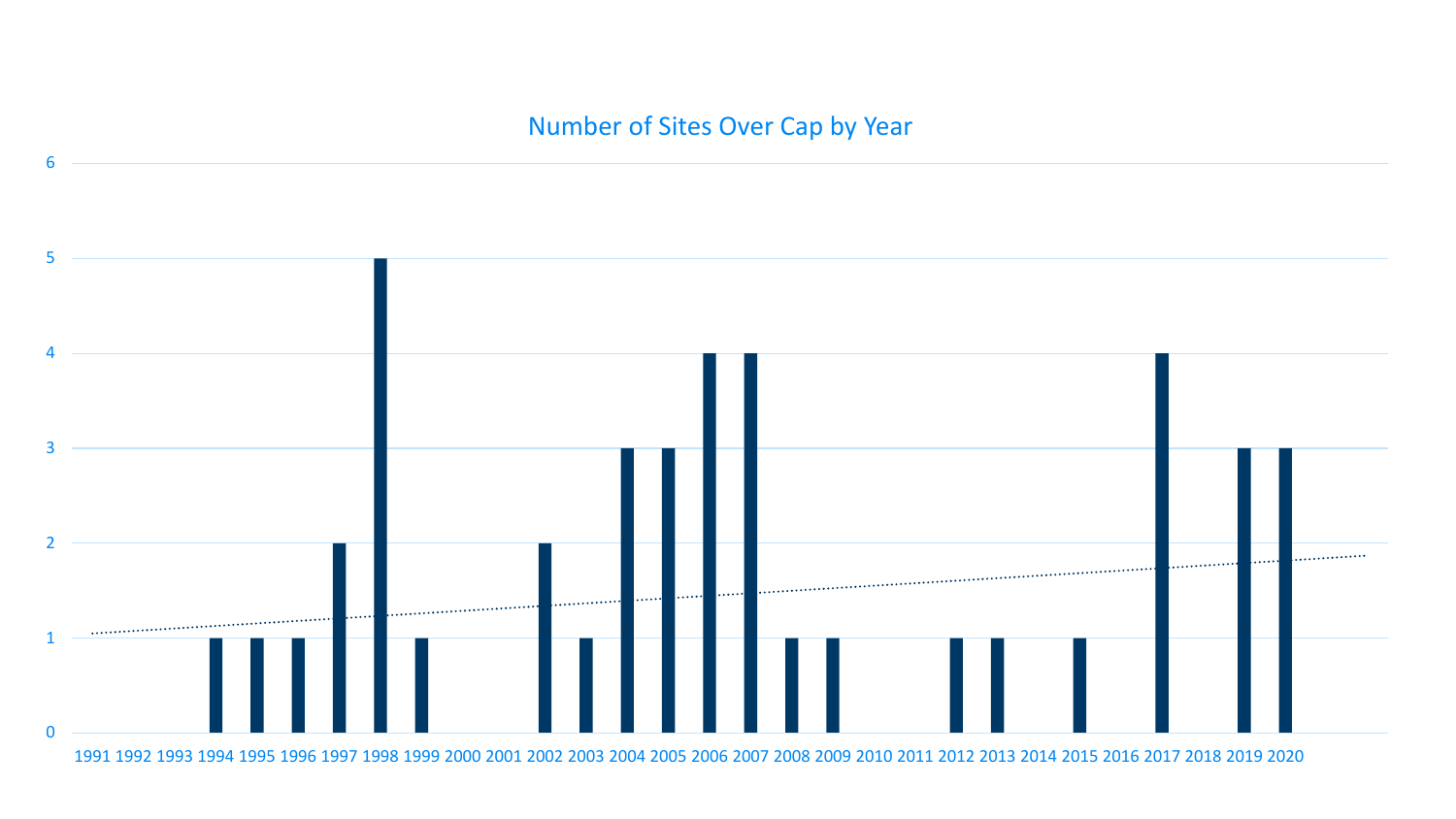### Current Fee Structure

| <b>Type of License</b>                                    | New Surcharge as of<br>1/1/2022 |
|-----------------------------------------------------------|---------------------------------|
| <b>Commercial &amp; Non-Commercial Pesticide Licenses</b> | \$25                            |
| <b>Structural Pest Control Company Licenses</b>           | \$100                           |
| <b>Fertilizer Licenses</b>                                | \$50                            |
| Pesticide Dealer License (Ag & Non-Ag)                    | \$75                            |
| <b>Fertilizer Tonnage</b>                                 | \$0.32/ton                      |
| Pesticide Registration (percent of sales)                 | 0.32%                           |
| Out-of-State Pesticides Distributors (each site-annually) | \$3,135                         |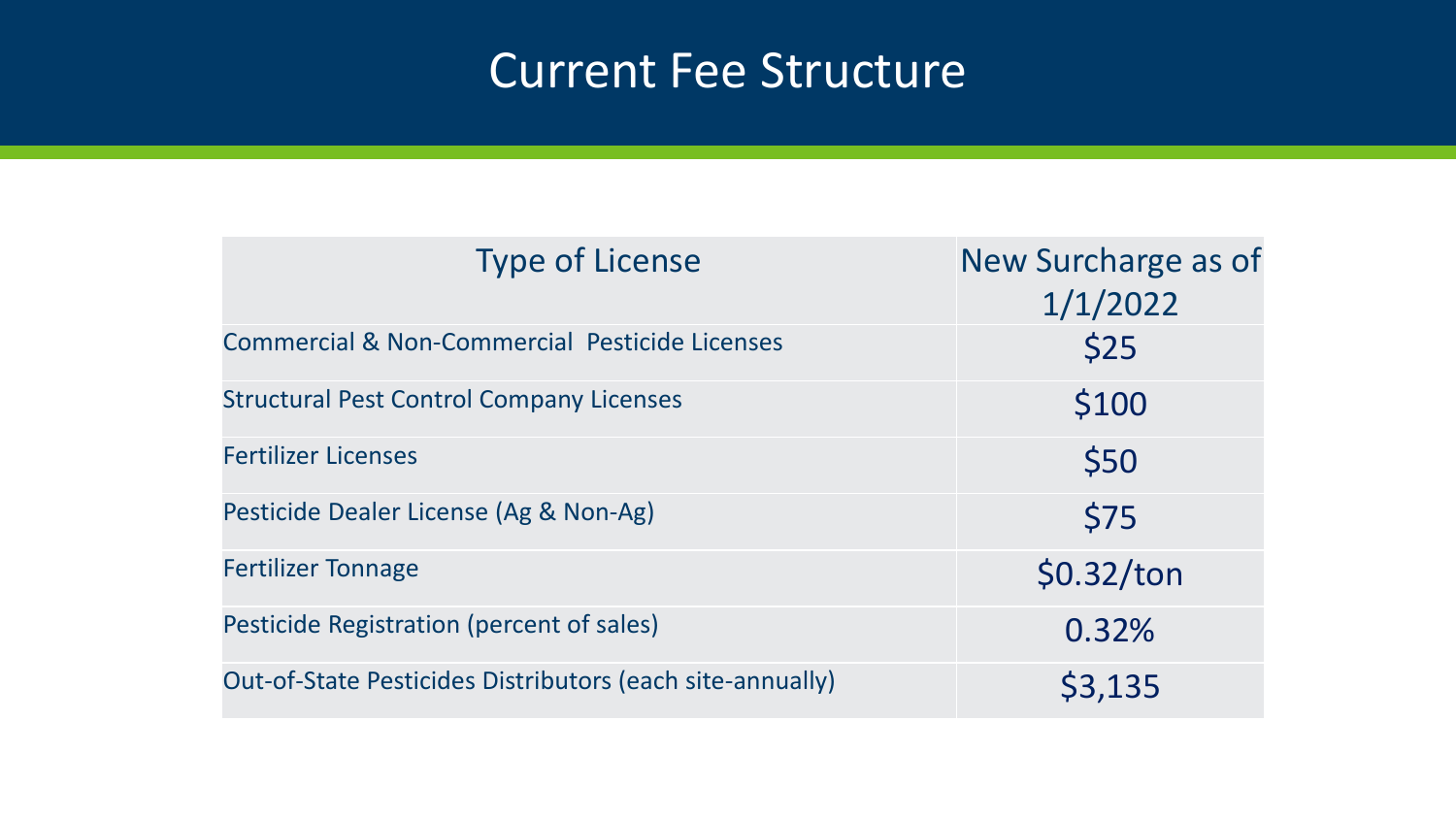### Fees as represented on a per acre cost with the new surcharges as of  $1/1/2022$

| <b>Crop</b>        | <b>Fertilizer Cost for</b><br>farmers using<br>fertilizer | Fertilizer pounds per<br>acre on average | Cost per acre of the<br><b>ACRRA surcharge for</b><br>fertilizer tonnage | <b>Pesticide Cost</b><br>farmers using<br><b>pesticides</b> | Cost per acre of the<br><b>ACRRA surcharge for</b><br>pesticide percent of<br>gross sales |
|--------------------|-----------------------------------------------------------|------------------------------------------|--------------------------------------------------------------------------|-------------------------------------------------------------|-------------------------------------------------------------------------------------------|
| <b>Corn</b>        | \$119.50                                                  | 453                                      | 7.4 cents                                                                | \$31.53                                                     | <b>10.1 cents</b>                                                                         |
| <b>Soybeans</b>    | \$30.65                                                   | 67                                       | 1 cent                                                                   | \$40.00                                                     | 12.9 cents                                                                                |
| <b>Wheat</b>       | \$87.49                                                   | 275                                      | 4.4 cents                                                                | \$30.00                                                     | 9.7 cents                                                                                 |
| <b>Alfalfa</b>     | \$59.88                                                   | 125                                      | 1.9 cents                                                                | \$11.00                                                     | 3.4 cents                                                                                 |
| <b>Sugar Beets</b> | \$87.36                                                   | 368                                      | 5.9 cents                                                                | \$113.07                                                    | <b>36.5 cents</b>                                                                         |
| <b>Oats</b>        | \$46.87                                                   | 112                                      | 1.9 cents                                                                | \$15.54                                                     | 4.9 cents                                                                                 |

**Fertilizer and pesticide costs** for the 2019 crop year, University of Minnesota FINBIN data.

**Fertilizer pounds per acre** were based on 2017 data, the last year that we have available for fertilizer sales in Minnesota. USDA NASS census was a basis for the data and compared to MDA fertilizer data, NASS survey data for fertilizer applied per crop and USDA NASS survey data.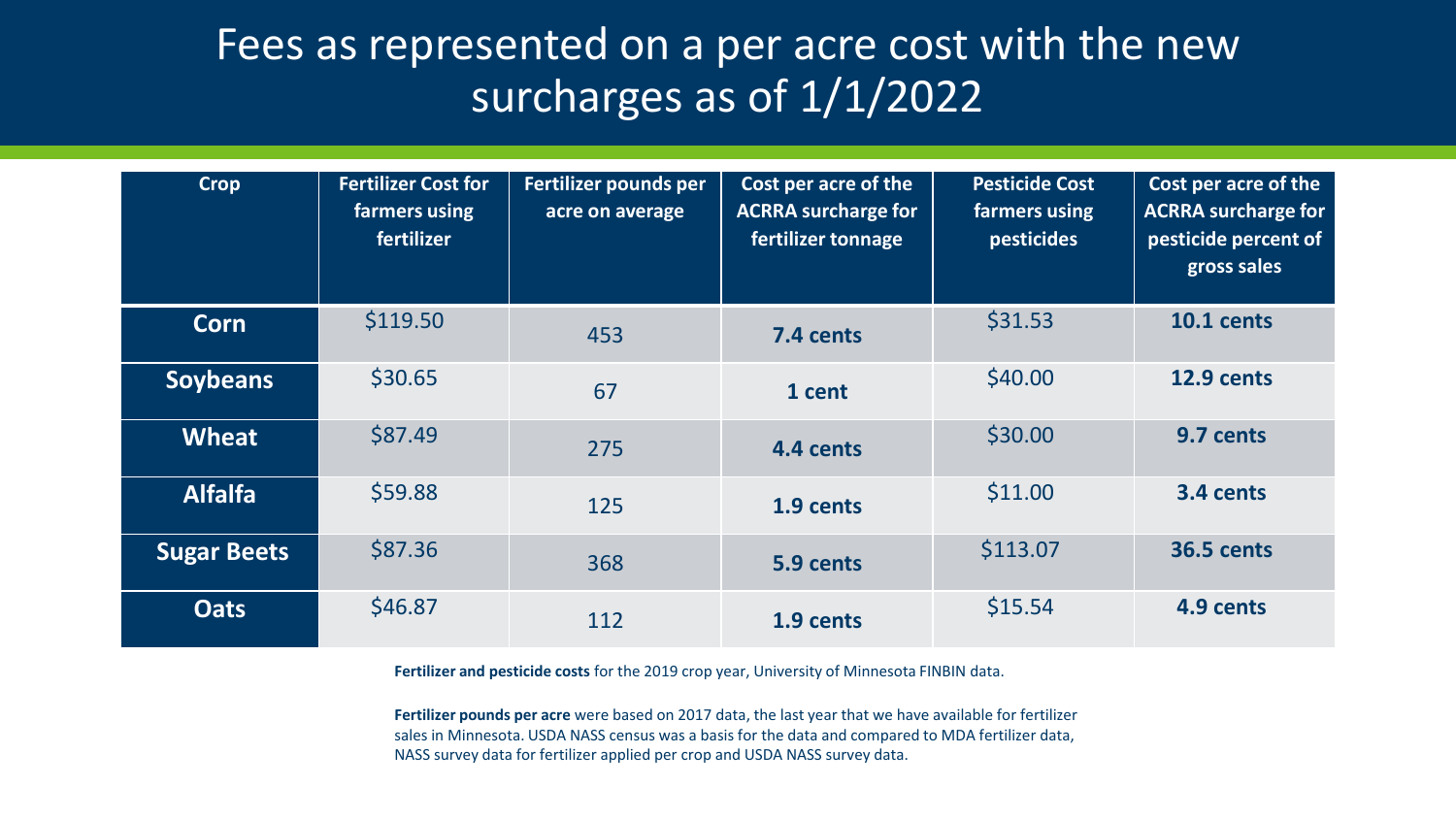# Percent Revenue by Type - FY21

| Fund | Account | <b>Account Descr</b>                        | Sub<br>Account | <b>FY21</b> | %   |
|------|---------|---------------------------------------------|----------------|-------------|-----|
| 2018 | 512001  | <b>ITC Interest Earnings</b>                |                | \$16,897    | 1%  |
| 2018 | 600339  | <b>ACRRA License Surcharge</b>              | 3310           | \$242,105   | 11% |
| 2018 | 600339  | <b>ACRRA-Fertilizer Tonnage Surcharge</b>   | 3320           | \$715,778   | 33% |
| 2018 | 600339  | <b>ACRRA-Pesticide Gross Sale Surcharge</b> | 3321           | \$1,179,975 | 55% |
|      |         |                                             |                | \$2,154,755 |     |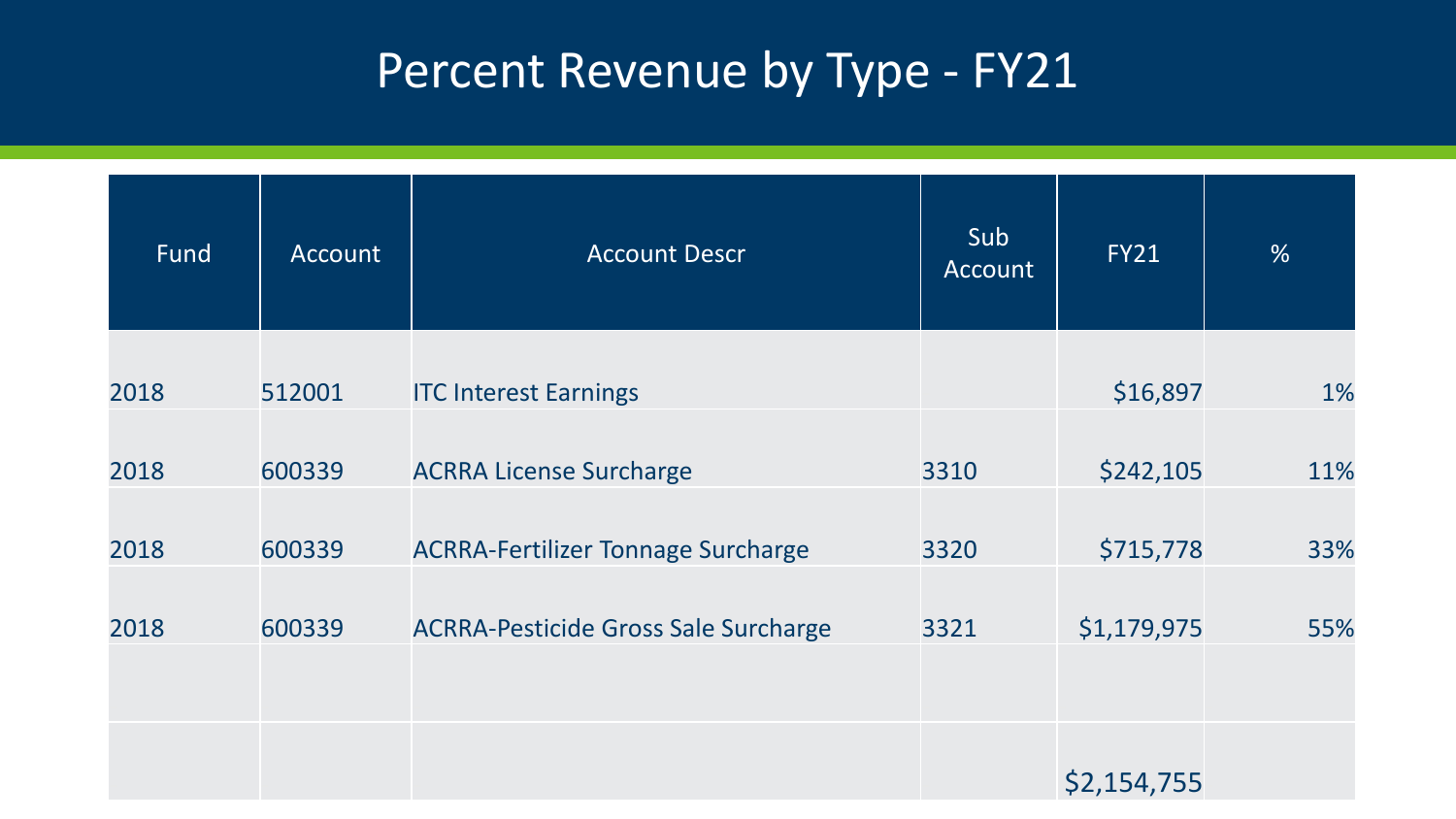### Maximum Reimbursement Adjusted for Inflation

| <b>Maximum Reimbursement</b> | Year | <b>Consumer Price Index Buying</b><br>Power as of 8/1/2021 |
|------------------------------|------|------------------------------------------------------------|
| \$200,000                    | 1998 | \$338,573                                                  |
| \$350,000                    | 2000 | \$567,230                                                  |

#### **About the CPI Inflation Calculator**

The CPI inflation calculator uses the [Consumer Price Index](https://www.bls.gov/cpi/) for All Urban Consumers (CPI-U) U.S. city average series for all items, not seasonally adjusted. [This data](https://data.bls.gov/timeseries/CUUR0000SA0) represents changes in the prices of all goods and services purchased for consumption by urban households.

U.S. Bureau of Labor Statistics https://www.bls.gov/data/inflation\_calculator.htm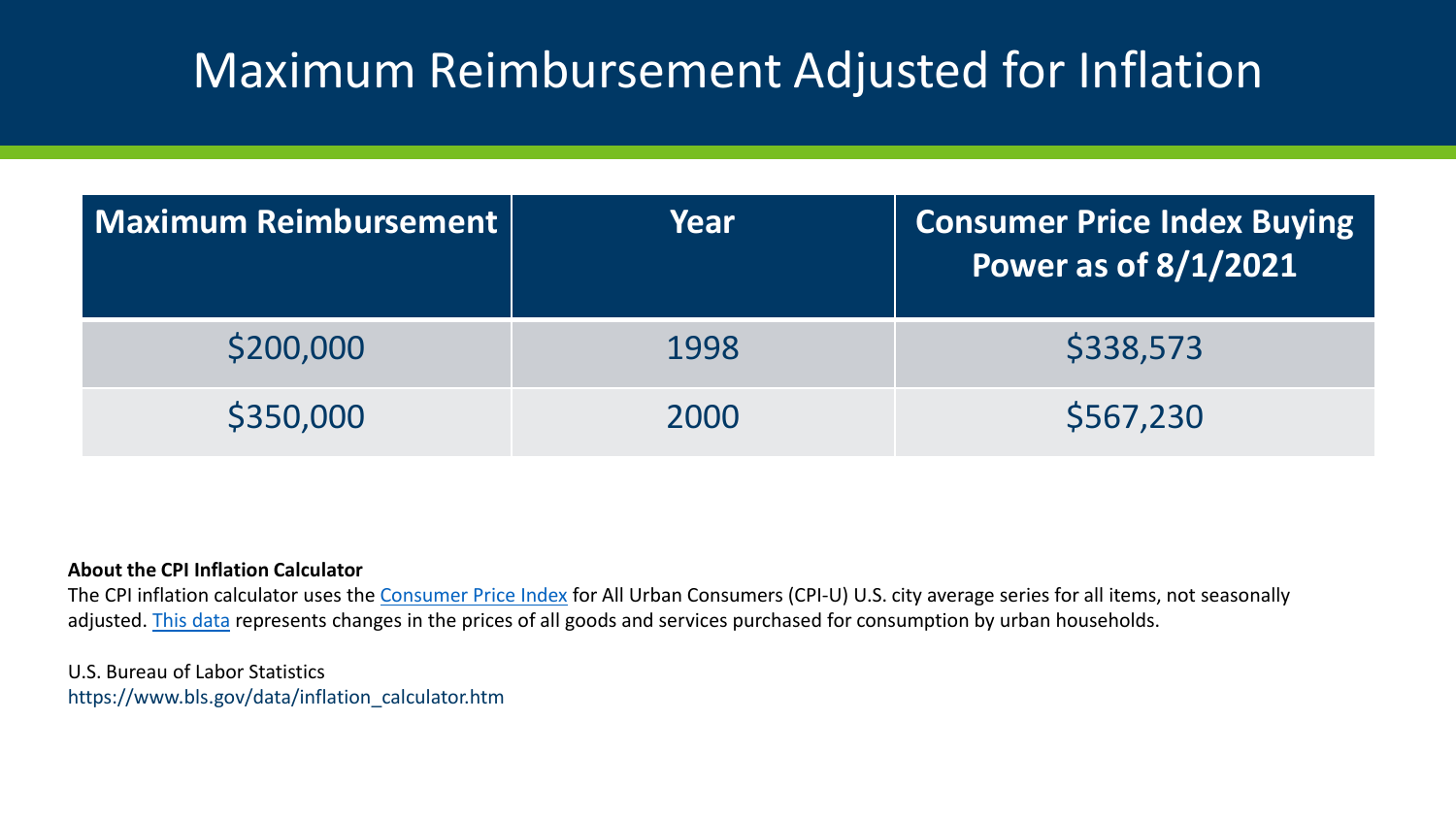### Other Potential Statutory Changes Needed:

- Alternative sources of drinking water as an eligible expense
- Minimum and Maximum account balance (\$1 Million \$5 Million)
- Recontamination extending beyond 5 years
- Clarifying the discovery of an incident that may have not occurred prior to July 1, 1989
- Should the immediately reporting be an "all or nothing" eligibility requirement
- Completed applications must be submitted at least 60 days prior to a meeting
- Board staff and other administrative costs and the commissioner's incident response program costs related to eligible incident sites, up to \$450,000 per fiscal year (last update 2009)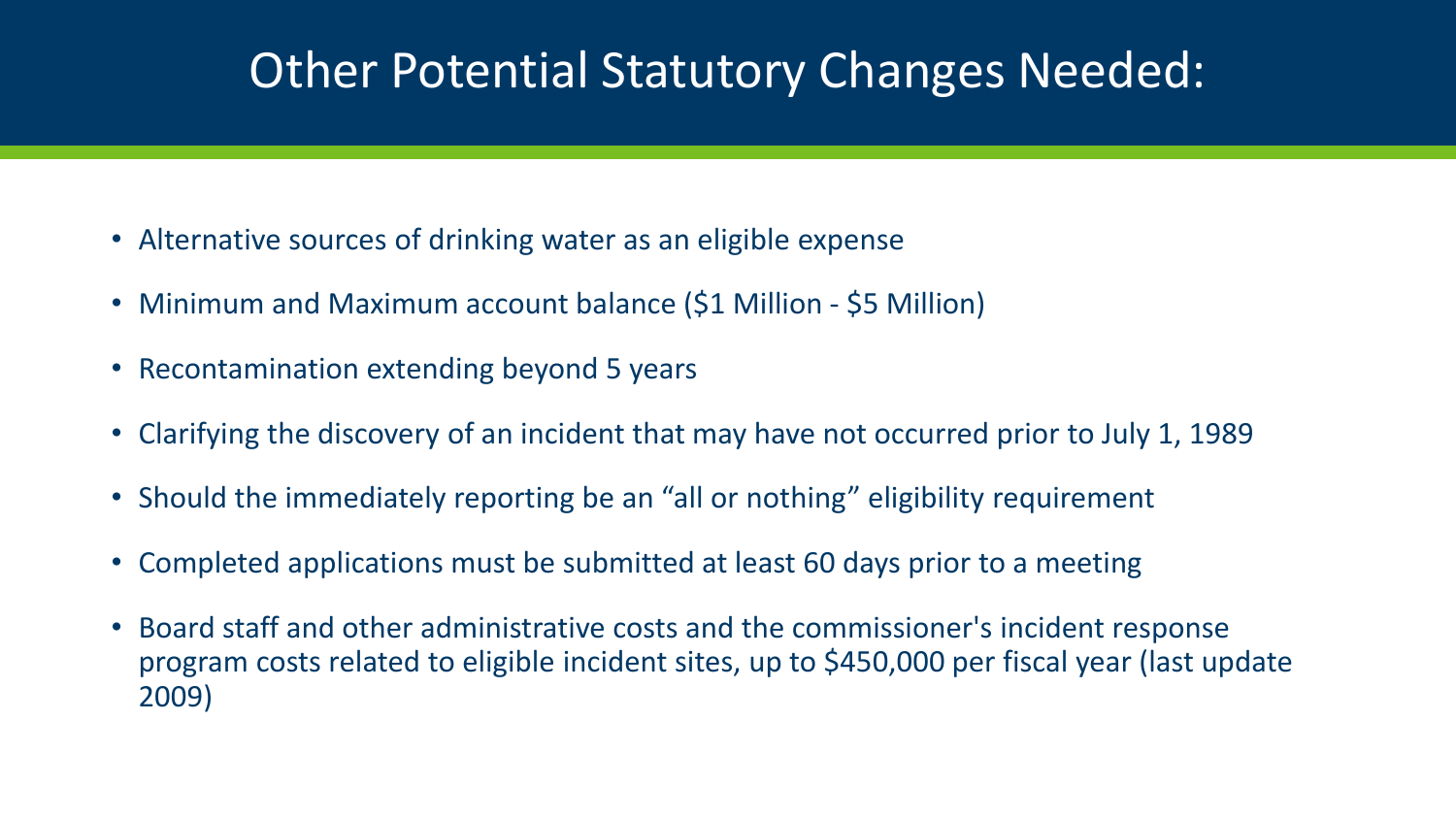### Public Comments

- All comments received were in support of raising the maximum reimbursable amount.
- There were several reasons given for raising the maximum amount, but the vast majority of the comments suggested raising the maximum to be roughly equivalent to the amount reflected by the inflation analysis of approximately \$567,000.
- Many comments suggested raising the amount the Department can use for administrative support (currently \$450,000) based on inflation. This amount would be \$590,000.